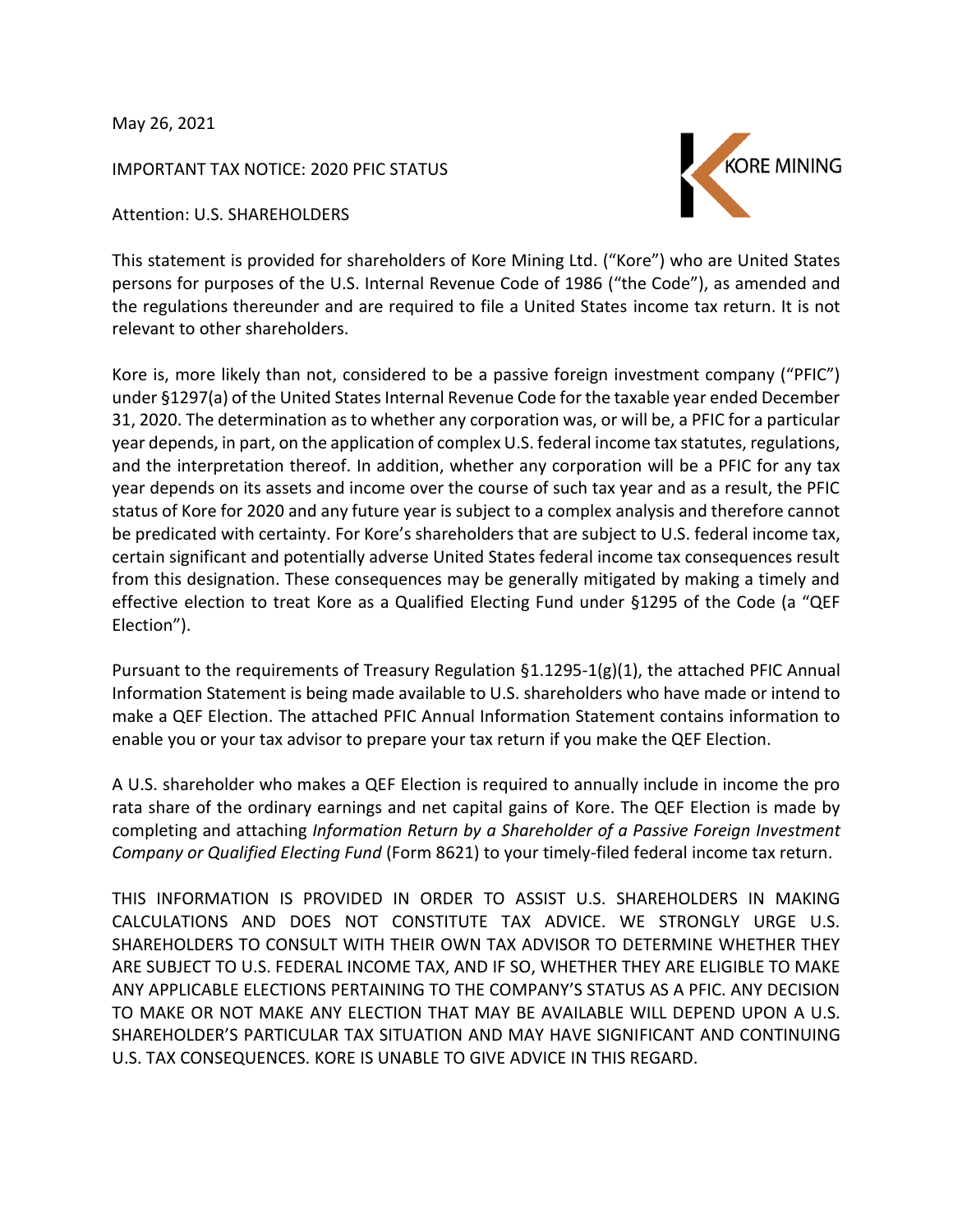Further information on PFIC rules and the QEF election is available from the Internal Revenue Service, including the following webpage: https://www.irs.gov/forms-pubs/about-form-8621. Instructions to complete Form 8621 may be found at: https://www.irs.gov/pub/irs-pdf/i8621.pdf

For further information, U.S. Shareholders should consult their tax advisor or seek additional information at [www.irs.gov.](http://www.irs.gov/)